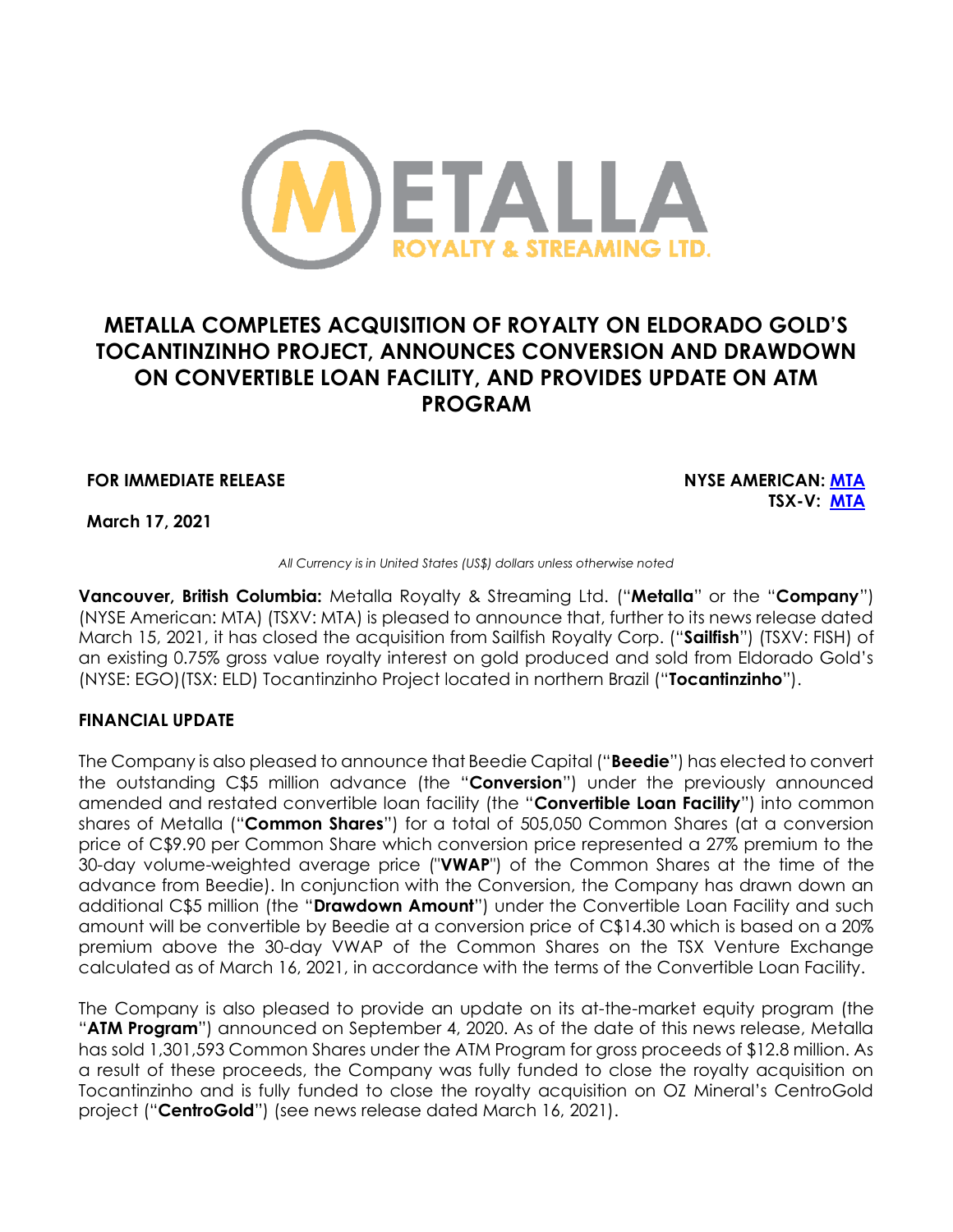Brett Heath, President and CEO, commented, "We are pleased to see the continued support of Beedie Capital as we grow our business by adding more accretive royalties to Metalla's portfolio. The additional drawdown of C\$5 million from the Beedie Convertible Loan Facility along with gross proceeds from the ATM Program of \$12.8 million, has allowed the Company to fully finance the recent royalty acquisitions with a cash reserve to continue what we expect to be another significant year of growth for the Company."

#### **ABOUT METALLA**

Metalla was created for the purpose of providing shareholders with leveraged precious metal exposure by acquiring royalties and streams. Our goal is to increase share value by accumulating a diversified portfolio of royalties and streams with attractive returns. Our strong foundation of current and future cash-generating asset base, combined with an experienced team, gives Metalla a path to become one of the leading gold and silver companies for the next commodities cycle.

For further information, please visit our website at [www.metallaroyalty.com.](http://www.metallaroyalty.com/)

## **ON BEHALF OF METALLA ROYALTY & STREAMING LTD.**

(signed) "Brett Heath"

## **CONTACT INFORMATION**

#### **Metalla Royalty & Streaming Ltd.**

Brett Heath, President & CEO Phone: [604-696-0741](tel:604-696-0741) Email: [info@metallaroyalty.com](mailto:info@metallaroyalty.com)

Kristina Pillon, Investor Relations Phone: 604-908-1695 Email: [kristina@metallaroyalty.com](mailto:kristina@metallaroyalty.com)

#### Website: [www.metallaroyalty.com](http://www.metallaroyalty.com/)

*Neither the TSXV nor it's Regulation Services Provider (as that term is defined in the policies of the Exchange) accept responsibility for the adequacy or accuracy of this release.* 

#### *CAUTIONARY NOTE REGARDING FORWARD-LOOKING STATEMENTS*

*Often, but not always, forward-looking statements can be identified by the use of words such as "plans", "expects", "is expected",* "budgets", "scheduled", "estimates", "forecasts", "predicts", "projects", "intends", "targets", "aims", "anticipates" or "believes" or *variations (including negative variations) of such words and phrases or may be identified by statements to the effect that certain*  actions "may", "could", "should", "would", "might" or "will" be taken, occur or be achieved. Forward-looking statements and information include, but are not limited to, statements with respect to the anticipated or possible future developments at *Tocantinzinho and the properties on which the Company currently holds royalty and stream interests or relating to the companies owning or operating such properties; the future value of the Company's stock on the stock exchanges; the payment of the remaining \$3 million of the Purchase Price within 60 days of closing; the future conversion of the Drawdown Amount in accordance with the Convertible Loan Agreement; the Company being positioned to fully finance the royalty acquisition on CentroGold; the sufficiency*  of the Company's future cash reserves; and the Company's potential to become a leading gold and silver company. Forwardlooking statements and information are based on forecasts of future results, estimates of amounts not yet determinable and